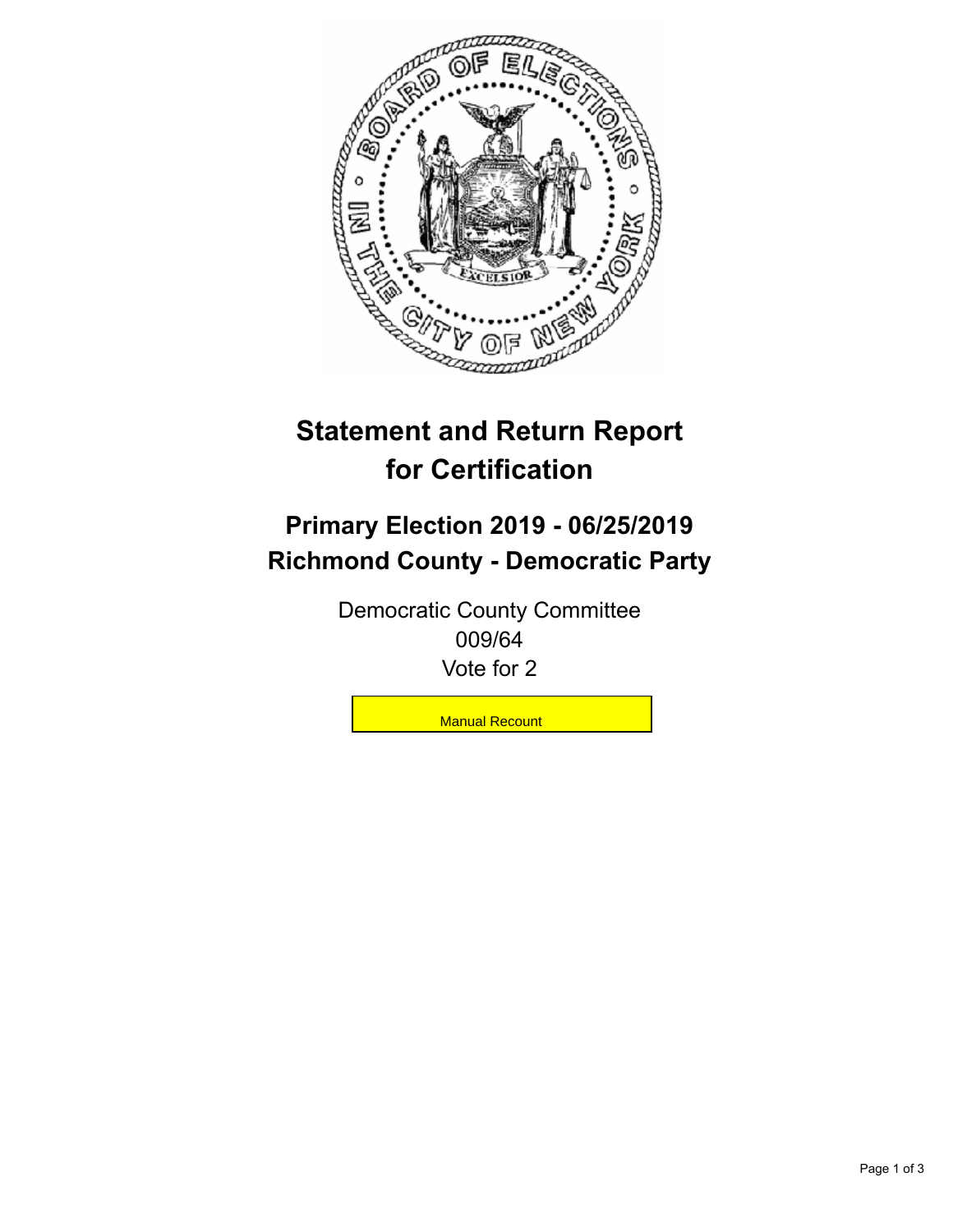

## **Assembly District 64**

| <b>Total Votes</b>                                       | 2        |
|----------------------------------------------------------|----------|
| MARC H. GREENBERG                                        | $\Omega$ |
| MICHELE A. GREENBERG                                     |          |
| LORETTA D. MCFARLAND                                     | $\Omega$ |
| LISA A. MCFARLAND                                        |          |
| <b>Total Applicable Ballots</b>                          |          |
| Less - Inapplicable Federal/Special Presidential Ballots | 0        |
| <b>Total Ballots</b>                                     |          |
| AFFIDAVIT                                                | 0        |
| ABSENTEE / MILITARY                                      | 0        |
| <b>MANUALLY COUNTED EMERGENCY</b>                        | 0        |
| <b>PUBLIC COUNTER</b>                                    |          |